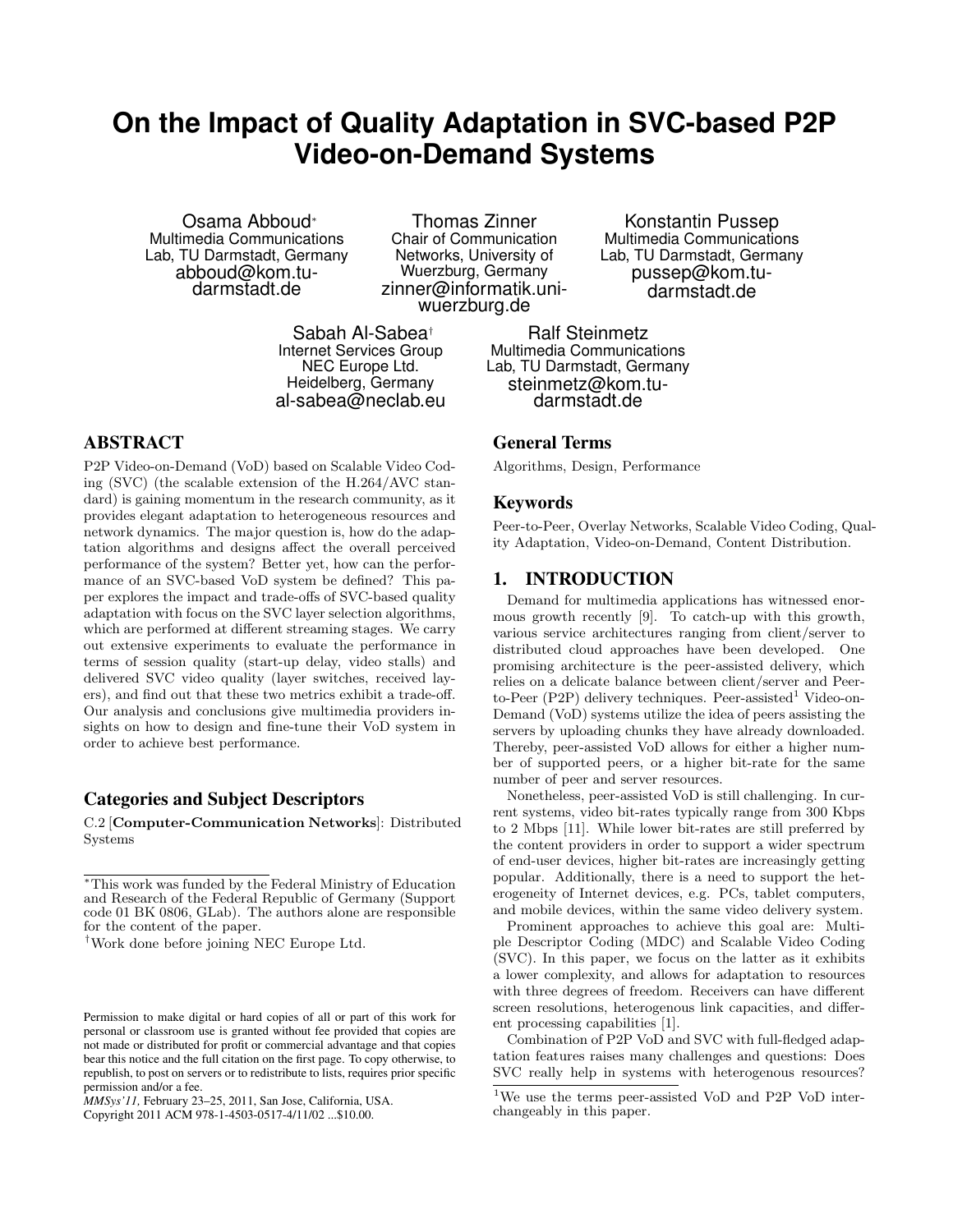How should the layer selection algorithm choose the layer to be fetched? How often should these algorithms be executed? What is the impact these adaptation algorithms have on the perceived system quality? And also, how to measure the quality of the VoD system?

These questions are not only posed by current developments of VoD applications [3], but also by content providers that have to embrace adaptation techniques for delivering multimedia to devices with a diverging resource spectrum.

In this paper, we address these questions using extensive simulations. We not only present performance metrics that assess the tradeoffs of an SVC-based VoD system, but also investigate the impact of adaptation and how it can be tweaked to reach best performance. We base our analysis on the VoD system presented in [1], while further elaborating the architecture and algorithms behind our VoD system.

This paper is structured as follows, Section 2 provides related work. Background on SVC is given in Section 3. Our proposed architecture for P2P VoD is presented in Section 4. Section 5 gives an overview on our used methodology. In Section 6, we present our simulative analysis and then conclude the paper in Section 7.

#### 2. RELATED WORK

The research community has put substantial effort into investigating P2P VoD [16]. This includes different aspects such as prefetching policies [12], theoretical models [14], replication techniques [6], network-awareness [10] and impact of server allocation [23]. It was early recognized that prefetching and coding techniques are crucial for a high streaming experience [4], while Chi et al. proposed to combine network coding techniques with deadline awareness [7].

However, in scenarios with heterogeneous user devices, media coding techniques such as SVC allow to operate in the presence of devices with varying resources, from desktop computers to handhelds [8]. Furthermore, quality can be switched during playback to adapt to changing network conditions and system load. To support a wide spectrum of resources within the same system, various adaptation techniques were considered [5, 17, 20, 22, 25]. For example, PALS [25] is a receiver driven P2P video streaming system with quality-adaptive playback of layered video. However, PALS only considers single dimensional scalability (as the case for many layered streaming systems) and, therefore, cannot adapt to heterogeneous characteristics of peers with different degrees of freedom.

Different live video streaming approaches have been developed and discussed in research in recent years. Baccichet et al. [5] use prioritization of packets and multicast trees to distribute SVC sub-streams with a bound on the introduced delay. Lee et al. focus in [15] on challenges for segment seeding and scheduling while deploying a live P2P streaming system using SVC. In [20], Nguyen et al. present and analyze a streaming system designed to incorporate network coding and SVC to facilitate deployment of adaptation techniques in streaming systems.

In contrast to the mentioned pieces of work, we present our P2P VoD system with focus on the impact of adaptation and layer selection algorithms. Therefore, we use three dimensional scalability as defined by the H.264/SVC standard [26] to adapt to different peer resources and network conditions.

Regarding P2P-based VoD systems that combine P2P and

SVC, several architectures have been recently proposed. For instance, [19] proposes and evaluates a system that aims at achieving quality adaptation and a smooth playback. However, the authors do not investigate a real P2P system, but rather focus on a local view (simple download of content from several peers). Mokhtarian et. al present in [18] an analysis of peer-assisted VoD systems with scalable video streams. They provide analytical models that estimate the number of peers that can be admitted into the system in case of flash crowds. Their results can be integrated into our analysis to better match server and peer resources.

Another approach, introduced by Oechsner *et. al* [21] is similar to ours. However, the authors investigate only temporal scalability and evaluate the mean played-out layers and stalling times. This differs from our approach, since we additionally investigate the trade-off between SVC video quality and session quality. We also investigate performance metrics per peer. This is of special interest, since then we can better assess the impact of adaptation on the system as a whole as well as on individual peers.

SVC allows adaptation to be performed at the receiving peers by simply requesting parts of the stream that match their resources. Nonetheless, the existence of more powerful peers enables approaches where those peers can actively reencode the video file to match resources of the receiving peers as done in [13].

# 3. SCALABLE VIDEO CODING

The video codec H.264/SVC (Scalable Video Coding) [26] is based on the H.264/AVC (Advanced Video Coding) standard, a video codec widely used in the Internet, for instance by video platforms (e.g., YouTube, GoogleVideo) and video streaming applications (e.g., Zattoo). H.264/AVC is a single-layer codec, which means that different copies of the same video streams have to be encoded to support different end-user devices. Using the scalable video coding extension of H.264/AVC, a video file can be encoded at different qualities within the same layered bitstream. This includes different resolutions, different frame-rates and different picture qualities with respect to the Signal-to-Noise Ratio (SNR). These three dimensions of scalability are denoted by spatial, temporal and quality respectively.

Figure 1 gives an example on the different possible scal-



Figure 1: SVC cube model, illustrating the possible scalability dimensions in an SVC video file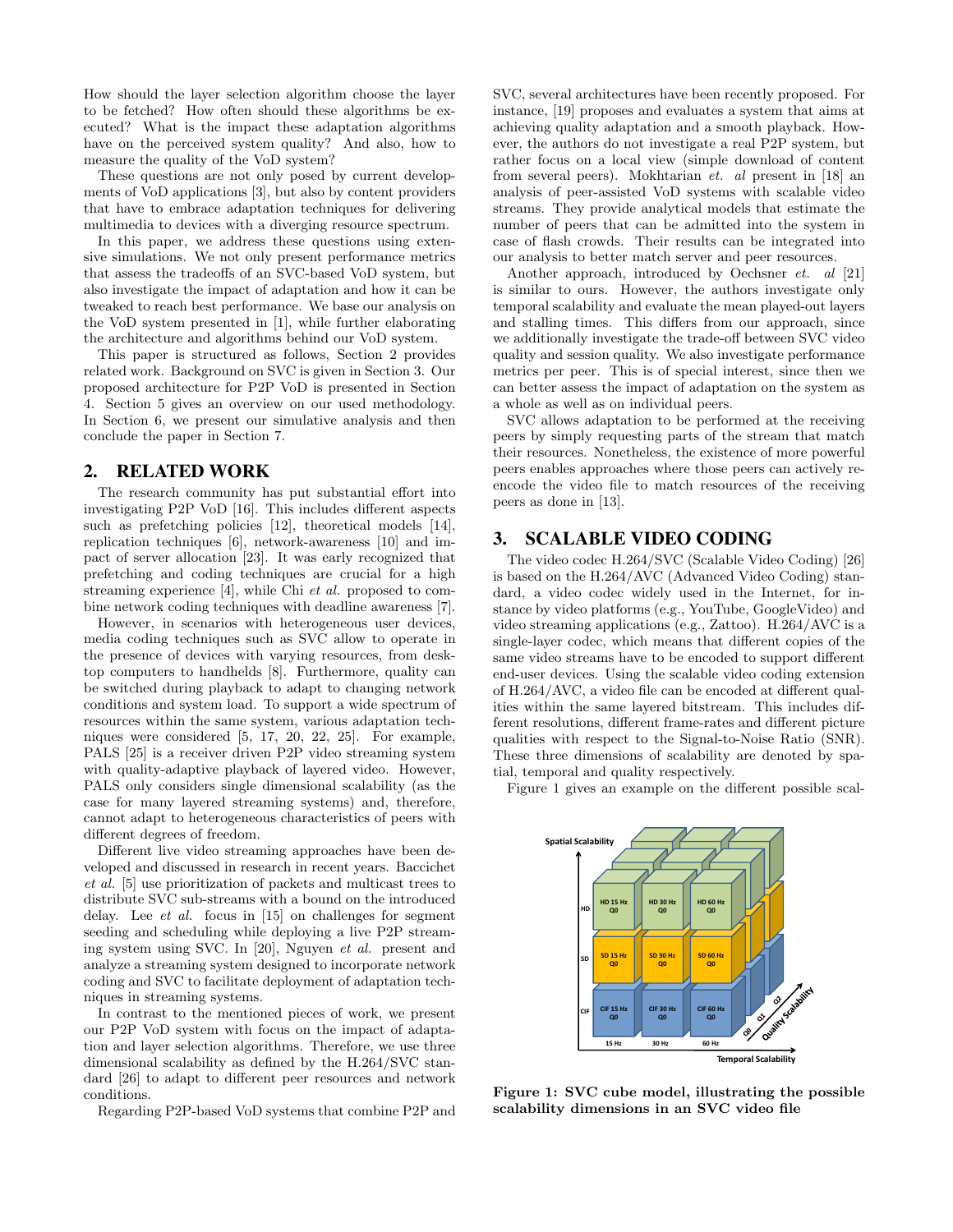abilities offered by an SVC file. This scalable video can be viewed in three different spatial resolutions (CIF, SD, HD), three different temporal resolutions (15Hz, 30Hz, 60Hz), and three different quality resolutions (Q0, Q1, Q2). The left bottom sub-cube, CIF resolution with 15 Hz and quality Q0, is called the base layer and is essential for playback. Based on this base layer, different enhancement layers permit a better video quality with a higher resolution, higher frame rate and/or better SNR. The more sub-cubes along any of the three axes are included, the higher the quality is in the respective dimension. If all sub-cubes are available, the video can be played back with highest quality. The possibility to switch seamlessly between different qualities enables an adaptation of the video quality to device resources and capacity of the system. Thus, it is possible to skip some enhancement layers in case of insufficient resources while enabling a continuous playback of the video.

To allow for multi-source streaming, an SVC file is divided into many chunks, which can be played independently. Usually, a chunk is worth 0.5 up to 2 seconds of video playback. Each chunk can be streamed with different qualities following the SVC model. A chunk is further divided into multiple blocks each contributing to a different quality level. A block will be used as basic unit for fetching and distributing video data across the network.

# 4. THE QUALITY-ADAPTIVE SYSTEM

In this section, we present our SVC-based quality-adaptive VoD system. We assume a mesh-based pull approach for VoD as presented in [1]. We further assume having a tracker that keeps track of all peers in the network. To ensure a certain quality of service, servers with modest resources are deployed, which additionally inject the initial content. Figure 2 depicts the basic architecture of our quality adaptation workflow.



Figure 2: The quality adaptation workflow

Quality adaptation is achieved by adjusting quality according to the different peer resources and network dynamics. It is performed by two modules: the Initial Quality Adaptation (IQA) and the Progressive Quality Adaptation (PQA). Both modules form the algorithms that match the layers with resources available at the peer. On the one hand, the IQA is used for determining the highest possible layer that a peer can retrieve and play, and is performed at session start. On the other hand, the PQA is performed periodically to adjust the layer according to the changes of the network environment.

After the playback is initiated, the IQA is first called to make a decision on the feasible quality level based on local resources. Based on this decision, peer selection and block selection are performed. Peers are selected in such a way that they are able to provide the selected layer. After the neighboring peers have been contacted and upload slots have been reserved, block selection is done. To ensure continuous playback, the PQA is performed regularly, and if required, it may increase or decrease the selected layer accordingly.

Next, we give the details of the quality adaptation modules and their role in the VoD system.

#### 4.1 Initial Quality Adaptation

Initial Quality Adaptation (IQA) is typically invoked only once at the beginning of the playback session. It is designed in such a way that each peer can determine its highest SVC quality level before starting to download the SVC video. The architecture of the IQA is depicted in Figure 3.



Figure 3: Initial quality adaptation [1]

The basic idea of IQA is to compare the requirements of each layer of the video stream with the local resources<sup>2</sup> of a peer so that the layers that are not supported are left out of the decision process. The subtle property of the IQA, is that it has to make a decision on the quality level without having any information about system throughput and dynamics.

According to the three dimensions of scalability in the SVC model, we have identified the following relevant local resources of a peer:

- Screen resolution. The resolution of the user's display determines the picture size of the video to be downloaded. Therefore, the screen size will be used to restrict the spatial quality-level of a video.
- Bandwidth. The download bandwidth of a peer corresponds to the maximal bit-rate of the video stream it can receive. Therefore, bandwidth sets limits on the bit-rates of the streamable SVC layers.
- Processing power. Decoding SVC streams requires more processing power compared to non-scalable streams. Additionally, the more processing power a peer has, the more layers it can decode. Therefore, it is necessary to take the available processing power into consideration, which would set limits on the decoding complexity of the SVC layers.

Using the three types of local resources, we can filter out those SVC layers that are not compatible by cross-checking them with local resources. The IQA starts off from an initial quality set  $QS_0$  that contains all possible layer combinations. This set is passed through the spatial, bit-rate, and complexity adaptation sub-modules to generate the lists  $\mathcal{Q}S_S$ ,  $QS_{S,B}$ , and  $QS_{S,B,C}$  respectively. Each sub-module filters out all incompatible layers. For example, if the bandwidth of a certain peer is  $BW$ , then all layers with bit-rates larger

 $^{2}$  Local resources here mean hardware resources that do not change dynamically.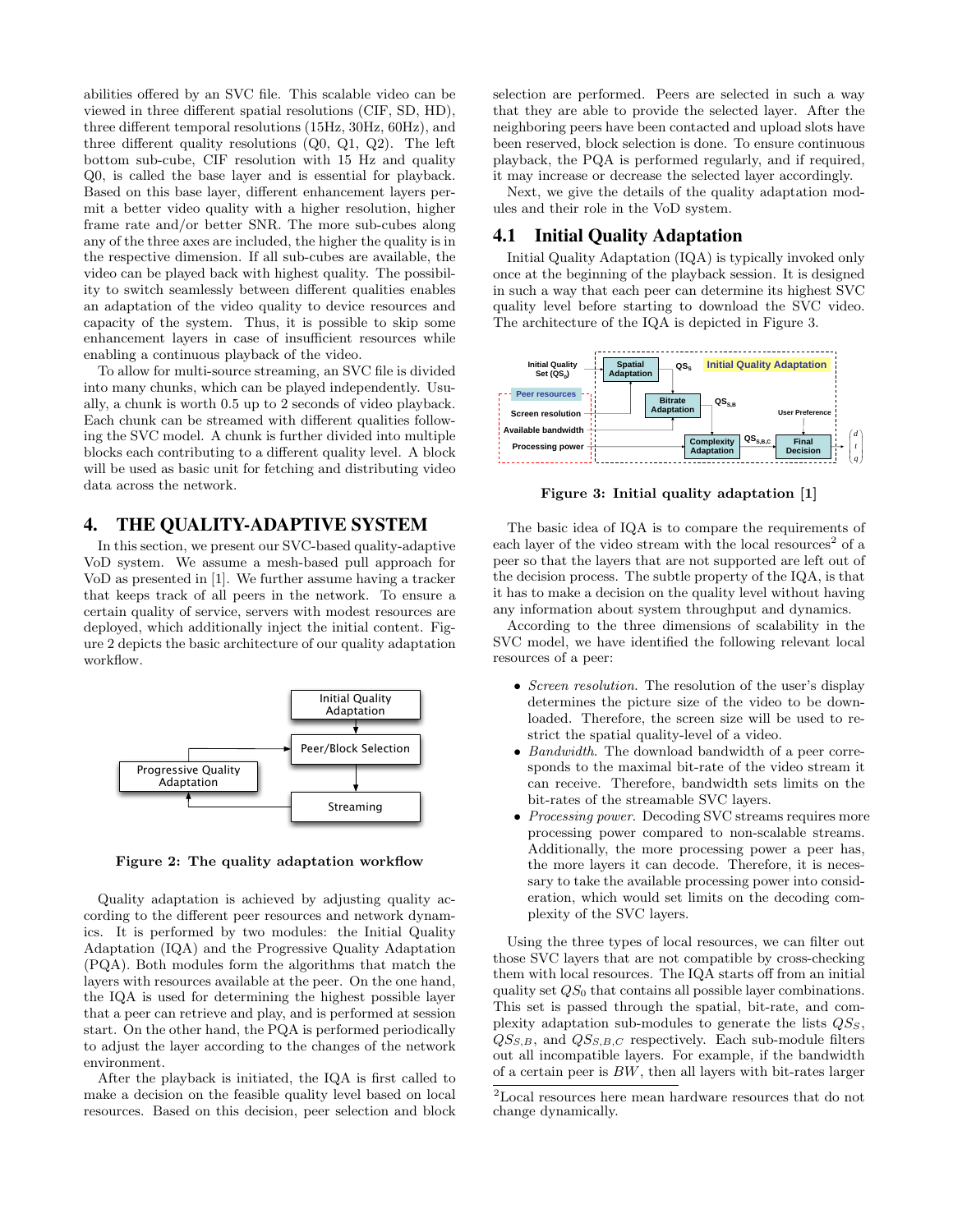than BW are filtered out. The same is also done for the screen resolution and processing power.

Final Decision. The *final decision* algorithm continuously receives a list of feasible layers from the previous adaptation algorithms. It is then up to this module to make a final decision on the layer to be fetched in the next round. The straight-forward decision is to choose the highest layer in order to give the user the best possible video quality. However, it is sometimes difficult to choose the best one from a number of SVC layers. For example, given a  $2 \times 2 \times 3$ SVC video file, we could have the layer (1, 1, 2) (higher SNR quality) and  $(1, 2, 1)$  (higher frame rate) as candidates for the best layer after the IQA or PQA. Here one cannot tell which layer is better. In this case, the final decision of which one to choose depends on the user's preference (for example, configured by the user in the application settings).

#### 4.2 Progressive Quality Adaptation

The Progressive Quality Adaptation (PQA) module is the dynamic part of the quality-adaptive system. The PQA is invoked regularly during the video playback, with configurable time intervals to adjust the SVC layer according to the different system dynamics. Thus, potential stalls can be avoided and a smooth playback is ensured. The architecture of the PQA is depicted in Figure 4.



Figure 4: Progressive quality adaptation [1]

In addition to using complexity adaptation, as for the IQA, the PQA uses real-time information of network status measured through the block availability in the neighborhood and the active download throughput. It takes the current SVC layer as input, then adjusts it according to the realtime network information. This layer is processed by the different stages of the PQA to produce a new layer that fits the current network conditions.

The three adaptation stages of the PQA form together the decision-making process. Since the screen size of the user does not change during the video playback, the PQA adjusts only the temporal and SNR dimensions. The spatial layer will not be changed by the PQA.

We now give more details about the three PQA adaptation algorithms.

Net-status Adaptation. This part of the PQA keeps track of the block availability of all connected peers. Its objective is to check whether the current layer can be supported by the available blocks from current neighbors. Here "support" means that all the blocks in the high priority or buffering window can be downloaded without changing the currently connected peers. If this cannot be guaranteed, the SVC layer of the local peer will be decreased to avoid performance degradation until new peers have been contacted. The adaptation process can be briefly described in the following steps:

- 1. The local peer uses the information of all available blocks at its connected peers acquired through the socalled buffer-maps.
- 2. Then, the local peer can calculate a neighborhood availability map for the blocks in its high priority window.
- 3. The availability map is then compared with the current layer of the local peer. If the map covers all blocks to be downloaded for this layer in the high priority window, the current layer will not be changed. Otherwise, the layer will drop to the level that is covered by the availability map. In addition, if the availability map contains additional blocks of a higher layer, the PQA then switches to this layer.

Using PQA, the SVC layer of a peer can be adapted according to the real-time resources of its connected peers, so that the playback does not need to stop and wait for unavailable blocks. Consequently, the number of stalls can be reduced during the playback.

Bit-rate Adaptation. This stage of PQA affects the SVC layer by analyzing the change of download throughput during the buffering process. The goal of the bit-rate adaptation is to predict possible buffer-underflows due to slow block supply, then adapt the layer so that the bit-rate fits the throughput, therefore, avoiding potential stalls.

To realize this goal, we first have to answer this question: How can we efficiently measure a peer's download throughput of the high priority set of the current layer? To do this, we have observed the following: The buffering state, which means how full the buffer is, reflects the recent download throughput for the current layer. Based on this observation, we can measure the throughput by monitoring the buffer state. Therefore, a nearly full buffer indicates a high throughput, while an almost empty buffer indicates a low throughput. With the above observation, we realize throughput adaptation as follows:

- 1. We measure how much the buffer is full with video data for the current layer.
- 2. If this portion is very low (say, less than  $10\%$ ), then we decrease by one the SNR or temporal level of the current layer.
- 3. If the state of the buffer is good (e.g. more than 80% is filled), and the current layer is below the initial level determined by the IQA, then we increase the current SNR or temporal layer by one level towards its IQA upper bound.

Complexity Adaptation. The complexity adaptation algorithm is responsible for checking whether the currently available processing power of the local peer is sufficient for decoding the selected SVC layer. Therefore, this part of the PQA would increase or decrease the selected layer according to the current processor load of the device.

Finally, if the different adaptation algorithms result in more than one layer possibility, the predefined user preference is again used to make the final decision.

#### 4.3 Peer Selection

The quality level of each peer has to be taken into consideration during peer discovery and selection. Since each peer in the VoD system has its own SVC layer, not all peers registered at the tracker can support this quality level. Therefore,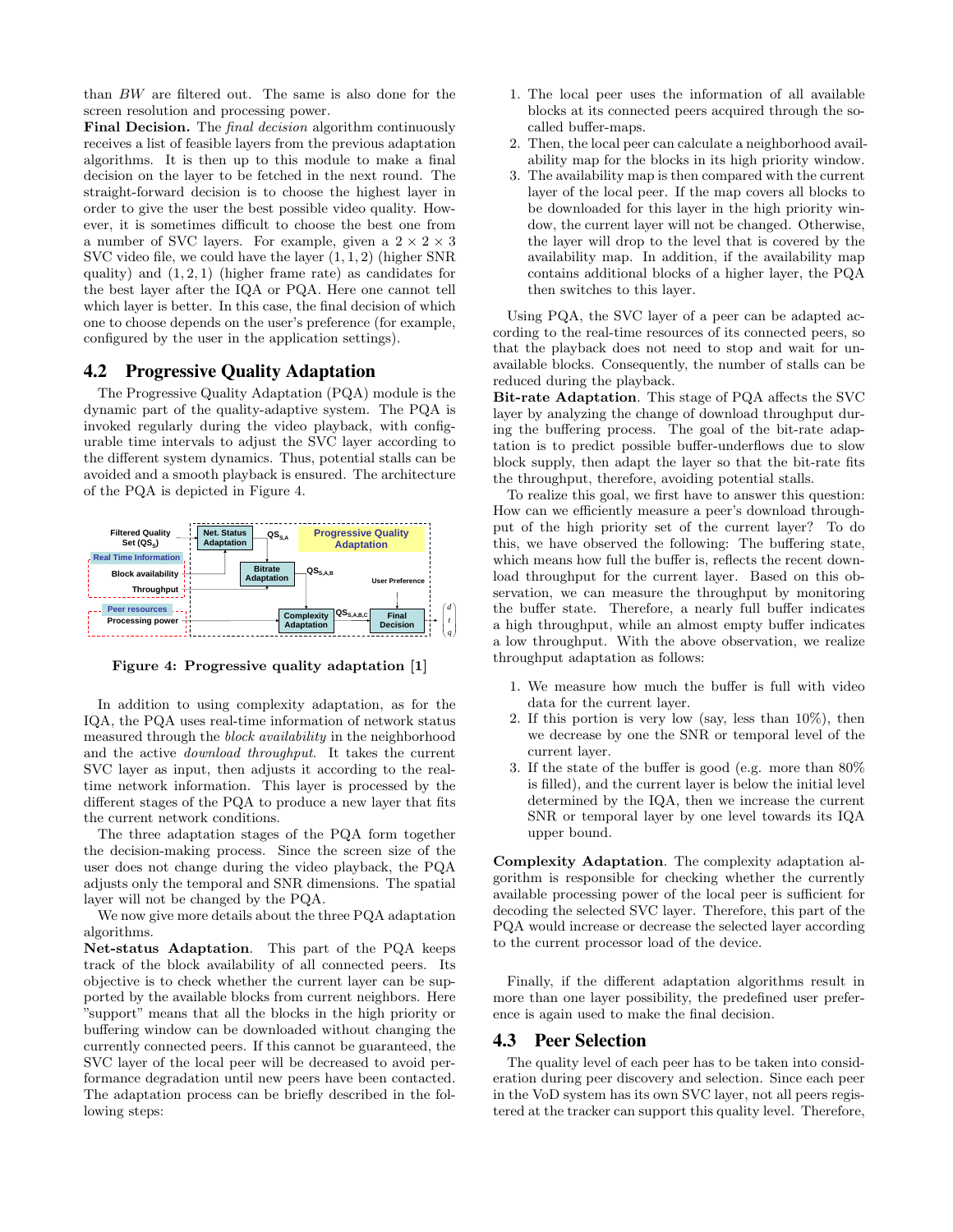more information is needed at the tracker in order to match the layer offer and demand. Thereby, the current layer of the peer is included into the peer-discovery request sent to the tracker. The tracker can then return only those peers that can support the given quality level. The tracker further stores this quality level in its local database for further peer discovery requests. Later on, each peer would announce its current layer with each keep-alive message sent to the tracker to keep the information there as fresh as possible.

The idea behind the modified peer selection algorithm is to have neighborhood peers whose layer is possibly equal to or higher than that of the requesting peer. Therefore, it is more probable that any of the contacted peers can potentially provide any block needed by the downloading peer.

#### 4.4 Connection Management

Algorithms for managing connections are divided into downloader and uploader side algorithms:

Downloader Side. Dowloader peers periodically send connection requests to other peers. If the reply is positive, then the downloader peer requests the blocks it needs, which are further transmitted. If the reply is negative, then the downloader peer degrades the rank of the remote peer to avoid keeping useless connections. Unused connections will be eventually replaced by new ones.

Uploader Side. After an uploader peer receives a new connection request, it checks whether it still has free slots to accept the request. If it does, then a slot is assigned and the request is served. If there are no free slots, the peer evaluates the urgency of the request. If the request is more urgent than one of the existing connections, then it assigns the new connection to the slot whose connection has the lowest priority. Then, this connection is dropped gracefully.

#### 4.5 Block Selection

Block selection has the main role of assigning each block a certain priority. In addition, it is sometimes required to skip some blocks to allow for continuous playback. With the information of the current layer, a peer does not need to download every block of the original video stream, but only those that belong to the selected quality level.

We still follow the idea of dividing the remaining video data into two zones according to the priority: high priority video blocks and low priority video blocks [16]. The partition of these two priority zones is similar to that of a general video streaming system (namely using the buffering window as high-priority zone and the rest of the video as low-priority zone). To calculate the download priority for each block, we have to consider not only its position in the temporal domain, but also its quality level in the SVC model.

High-Priority Zone. The download-priority of each block in the high-priority zone is determined by considering two factors: its distance to the current playback position and its quality level in the SVC model. Therefore, a block  $n$  is assigned a certain priority as follows:

$$
Priority(i) = -A \frac{i - P}{HP\_Size} - B(W_d d + W_t t + W_q q). \tag{1}
$$

The left part of Equation 1 represents the temporal priority by taking the distance between the playback position  $(P)$  and the block number  $(n)$  into account. The right part of the equation generates the SVC priority: a value which sinks with an increased quality level in any dimension. With the coefficients  $W_t$ ,  $W_d$  and  $W_q$ , the speed of the prioritydrop in any dimension of the SVC model can be controlled. Finally, the two parts are added together with the weights A and B so that a balance between temporal urgency and SVC quality is ensured.

Low-Priority Zone. For the low-priority zone, we use an algorithm that favors prefetching blocks that will soon be needed by peers downloading from the local peer as presented in [2]. Prefetching is started once the high priority set is full. Therefore, only peers with excess resources would actually perform the following strategies.

The local peer sends a request to all the peers in its upload neighborhood querying for votes on their most wanted blocks. On receiving such a request, each peer places its votes starting from the first non-received block. Those votes are decreasing with increasing block number. The local peer then sums up the votes for each block and then sorts those blocks according to their vote values, i.e. importance. The block with the highest vote, which is not yet available at the local peer, will be prefetched and made available to the neighboring peers. The local peer filters out those blocks that do not belong to its IQA layer. The last step ensures that the selected blocks for prefetching should also be possibly playable by the peer itself, so that unnecessary downloads can be avoided. More details about this prefetching algorithm can be found in [2].

## 5. METHODOLOGY AND METRICS

Before we can evaluate the performance of the VoD system and the impact of quality adaptation, we first need to define relevant metrics that reflect the key features of perceived video quality. These metrics can be divided into two main categories: session quality and SVC video quality metrics.

#### 5.1 Session Quality

In this category, we consider the most important factors that affect the users' watching experience in any VoD system. These are the start-up delay and video stallings that occur during the playback.

- *Start-up delay*. With this metric we measure how long the user waits until the playback begins. The shorter this time interval, the better is the session quality.
- *Stalling events per peer.* This metric reflects the frequency of stalling events taking place during the video playback, i.e. video freezes due to empty buffer. Therefore, in order to improve the session quality, the total number of stalling events should be minimized.
- Average stalling duration. In addition, we are also interested in the average duration of stalling events that happen during video playback. Again the shorter the stalling event, the better is the session quality.
- Relative playback delay per peer. For simplicity, sometimes we would like to have one metric that summarizes the above mentioned metrics. Therefore, we define the total playback delay as the sum of the start-up delay and all the stalling time. The relative delay is the total playback delay normalized by the total playback time, as shown in Equation 2.

$$
Relative_{delay} = \frac{Delay_{init} + \sum_{i=1}^{n} Stall_i}{Time_{playback}}
$$
 (2)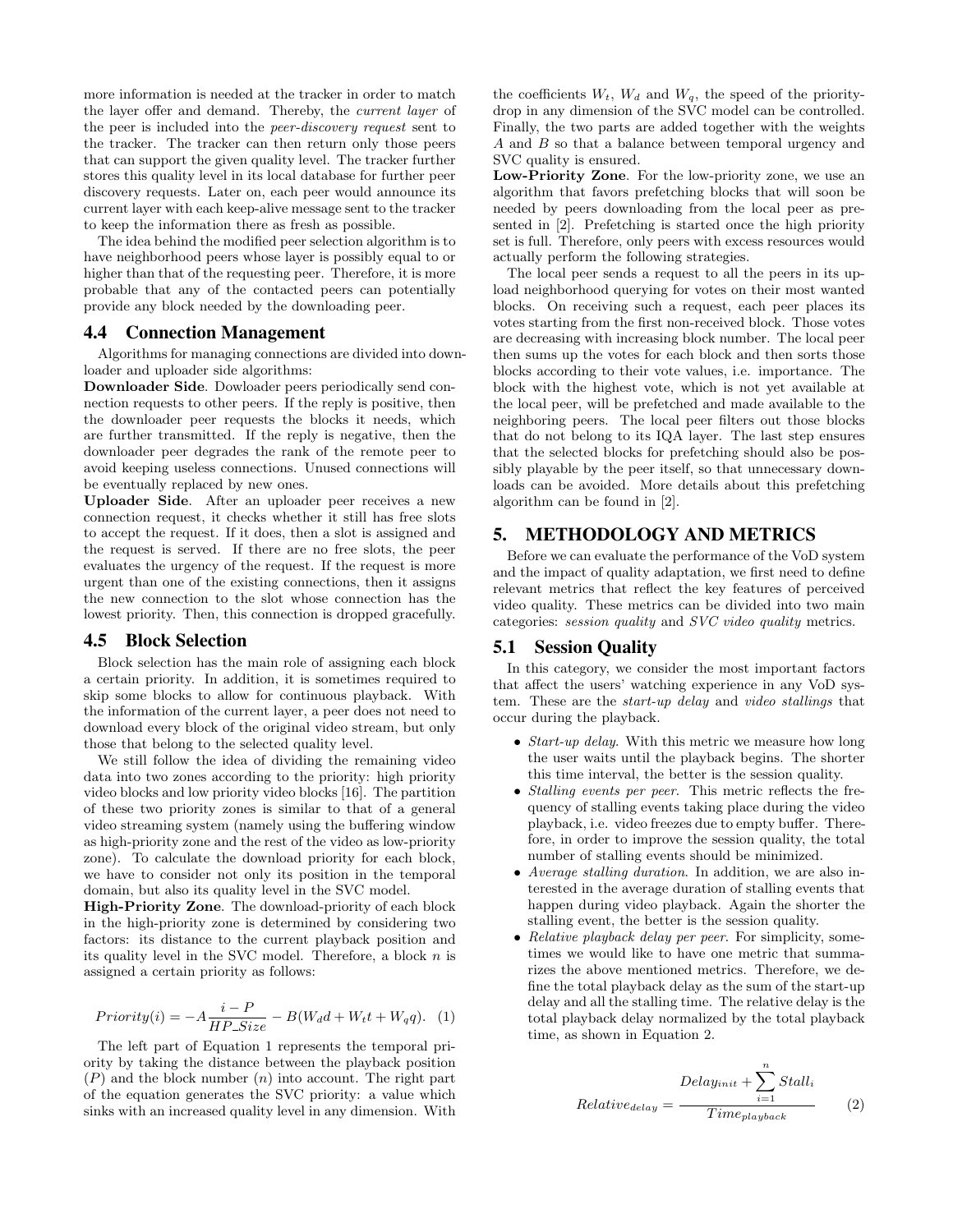## 5.2 SVC Video Quality

In addition to the session quality metrics, we are also interested in assessing the respective SVC video quality. This enables us to better judge the overall performance of the VoD system. Here the metrics of interest are:

- Number of layer changes during video playback. Some studies [27] have reported that having too frequent layer variations might be more annoying for users than watching the lowest quality. Therefore, we measure the average number of SVC layer variations as an indictor of SVC video quality. A smaller number of layer changes indicates a better VoD system.
- Relative Received Layer. In addition, the level of the SVC layer received by each peer during the playback is important. Since each peer has different local resources and thus can retrieve only a certain range of SVC layers, we cannot directly use the absolute layers received by the peers to compare their performance. Instead, we define the relative layer to assess whether the peers are receiving the highest quality they can actually get given their resources. The relative layer of each received video chunk is equal to the received layer divided by the initial SVC layer calculated by the IQA, as follows:

$$
Quality_{rel}(d, t, q) = \frac{d+t+q}{D_{init} + T_{init} + Q_{init}}, \quad (3)
$$

where  $d, t, q$  are the received layers in spatial, temporal and SNR-dimension respectively as chosen by the PQA, while  $D_{init}, T_{init}, Q_{init}$  are the initial SVC layers as chosen by the IQA.

Since the layer selected by the PQA can never be higher than that selected by the IQA (which is determined by physical resources), the relative received layer calculated by Equation 3 falls into the interval [0,1] for all peers. Using this metric, we can better compare the received SVC layer for peers with different local resources. A higher value of the relative received layer indicates that the peer is better able to maintain the quality supported by local resources. Having a lower value, on the other hand, means that although there are enough local resources, the P2P network itself is not able to provide the highest layer to the peer.

This can be due to network congestions or to weak server resources.

#### 6. EVALUATION

Here we present our simulative evaluation of the P2P VoD system. The goals of this study are: to assess the importance of quality adaptation using SVC, to measure the impact of adaptation, as well as to identify the tradeoffs of our system.

We focus mainly on three points: first, we want to see the impact of quality adaptation on the performance in comparison to a non-adaptive VoD system, i.e. a media agnostic one. Second, we are interested in the impact of the different quality adaptation algorithms. Finally, we are going to investigate how having different invocation intervals of the PQA affects the performance.

#### 6.1 Scenario

Table 1 gives an overview on the used SVC video file. This model has 3 spatial levels  $(d)$ , 4 temporal levels  $(t)$ , and 1 SNR level  $(q)$ , with a total of 12 SVC layer combinations. The rightmost column represents the total bit-rate of the respective quality level. The data in Table 1 was extracted from a real 5-minute SVC video file, which was encoded using the JSVM SVC Reference Software [24].

| Parameter              | Value       |
|------------------------|-------------|
| Simulation duration    | 200 minutes |
| Number of peers        | 90          |
| Peer arrival pattern   | Exponential |
| Number of servers      |             |
| Server upload capacity | 6 Mbps      |
| Play-out buffer size   | 7 seconds   |
| Neighborhood size      | 10          |
| Video length           | 5 minutes   |

Table 2: Simulation setup

Our simulation setup is depicted in Table 2. We run simulations for 200 minutes during which 90 peers arrive based on an exponential distribution. To ensure a certain quality of service, we consider having 4 servers each with 1Mbps upload capacity. The playout buffer was chosen to be 7 seconds to ensure a small startup time and acceptable playback delay. The peers maintain a neighborhood of 10 peers.

Peer resources are configured as shown in Table 3. The

| SVC layer | Picture size     | Frame rate     | Partial Bit-rate | Total Bit-rate |
|-----------|------------------|----------------|------------------|----------------|
| (d,t,q)   |                  | $({\rm{fps}})$ | (Kbps)           | (Kbps)         |
| 0, 0, 0   | $176 \times 144$ | 3.75           | 60               | 60             |
| 0,1,0     | $176 \times 144$ | 7.5            | 30               | 90             |
| 0,2,0     | $176 \times 144$ | 15             | 30               | 120            |
| 0,3,0     | $176 \times 144$ | 30             | 30               | 150            |
| 1,0,0     | $352 \times 288$ | 3.75           | 180              | 240            |
| 1,1,0     | $352 \times 288$ | 7.5            | 90               | 330            |
| 1,2,0     | $352 \times 288$ | 15             | 60               | 390            |
| 1,3,0     | $352 \times 288$ | 30             | 60               | 450            |
| 2,0,0     | $352 \times 288$ | 3.75           | 270              | 510            |
| 2,1,0     | $704 \times 576$ | 7.5            | 150              | 660            |
| 2,2,0     | $704 \times 576$ | 15             | 180              | 840            |
| 2,3,0     | $704 \times 576$ | 30             | 160              | 1000           |

Table 1: SVC video structure with respective quality levels, partial bit-rates, and total bit-rates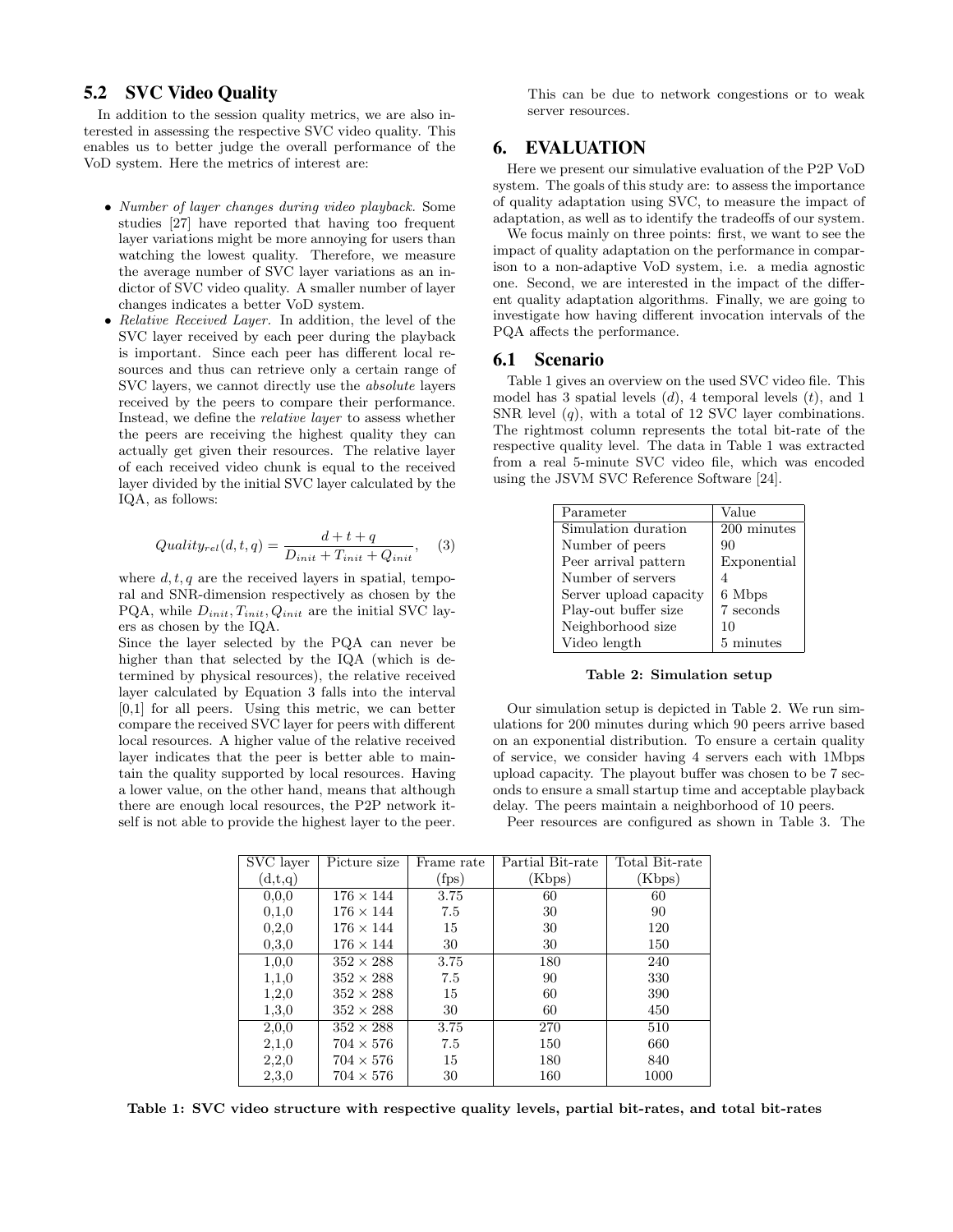|                | Set 1            | Set 2            | Set 3            |
|----------------|------------------|------------------|------------------|
| Number         | 30.              | 30.              | 30               |
| Screen size    | $176 \times 144$ | $352 \times 288$ | $704 \times 576$ |
| Upload speed   | 128 Kbps         | 320 Kbps         | 800 Kbps         |
| Download speed | 256 Kbps         | 560 Kbps         | $1200$ Kbps      |

Table 3: Resource configuration for the peers

given values help us to assess the impact of heterogenous resources in terms of bandwidth and screen sizes. Therefore, there are 3 groups of peers each with different bandwidth and local resources.

#### 6.2 Results and Analysis

#### *6.2.1 Quality Adaptative Versus Media Agnostic VoD*

Now we evaluate how our proposed adaptation algorithms improve the performance of the P2P VoD system. We simulate our streaming system in three different cases: with no adaptation at all i.e. all peers try to retrieve the highest layer possible as in any media agnostic system, with adaptation algorithms utilizing first only IQA and then with both IQA and PQA.

The results are presented in Figure 5. The left sub-figure illustrates the average number of stalls while the right subfigure illustrates the total playback delay for each peer in the network. The x-axis refers to the peer IDs in the VoD network. For better comparability, we present the per-peer results in an increasing order and further divide the results into three groups according to the bandwidth capacities of the peers, starting from slowest (on the left) to the fastest (on the right). The horizontal lines present the average values for each group.

Looking at the session quality performance of the three groups when no adaptation is used, we see strong variations in performance. Starting from left to right: the weak, medium and strong peers, had an average of 43, 35, and 23 stalling events respectively. This performance gap is even more visible for total delay, where the maximum delay of 200 seconds indicates that the peers left the system without watching the whole video due to bad performance. What we see here is the natural effect of correlated performanceresources usually evident in media agnostic VoD systems. This usually leads to excluding peers with weak resources from the system, forcing them to leave the system.

However, already with the addition of the IQA, the slow peers can take part in the system and even have good performance. The slow, medium and fast peers had only 9, 14 and 15 stalling events respectively. The total delay mounted to 25, 37, and 43 seconds for the three groups respectively.

Another interesting improvement gained when using the IQA, is the homogeneous performance for the three groups. We see that having less resources does not affect the session quality, but rather only reduces the video quality. Although the group with lower bandwidth can only receive low quality video, it can nevertheless enjoy continuous playback.

IQA is essential to adapt the system to static resources, however it is not enough as it cannot predict system dynamics. As can be seem from the lowest curves in Figure 5, the performance when using both IQA and PQA was the best. Each peer, irrespective whether slow, medium or fast, witnessed on average 2 stalling events and had 3 seconds of total delay. The PQA, therefore, helps in achieving better session quality and more homogeneous performance across heterogeneous peers.

#### *6.2.2 Session Quality versus SVC Video Quality*

From the previous evaluation we see the need to have both initial and progressive quality adaptation. For the PQA, the question arises: how often should it be invoked? i.e. how often should each peer adapt to system variations? To better understand the effects of this parameter and to also understand the trade-offs regarding adaptation dynamics, we evaluate the system for different PQA intervals, namely: 5, 10, 20, 30, 45, 60, and 90 seconds.

To assess the effect of having different PQA intervals, we



Figure 5: Quality-adaptive streaming using SVC versus streaming using a media agnostic system (no IQA, no PQA). The peers are divided into three groups according to their resources (slow, medium, fast). For each group, the peers are sorted according to the performance metric in the Y-axis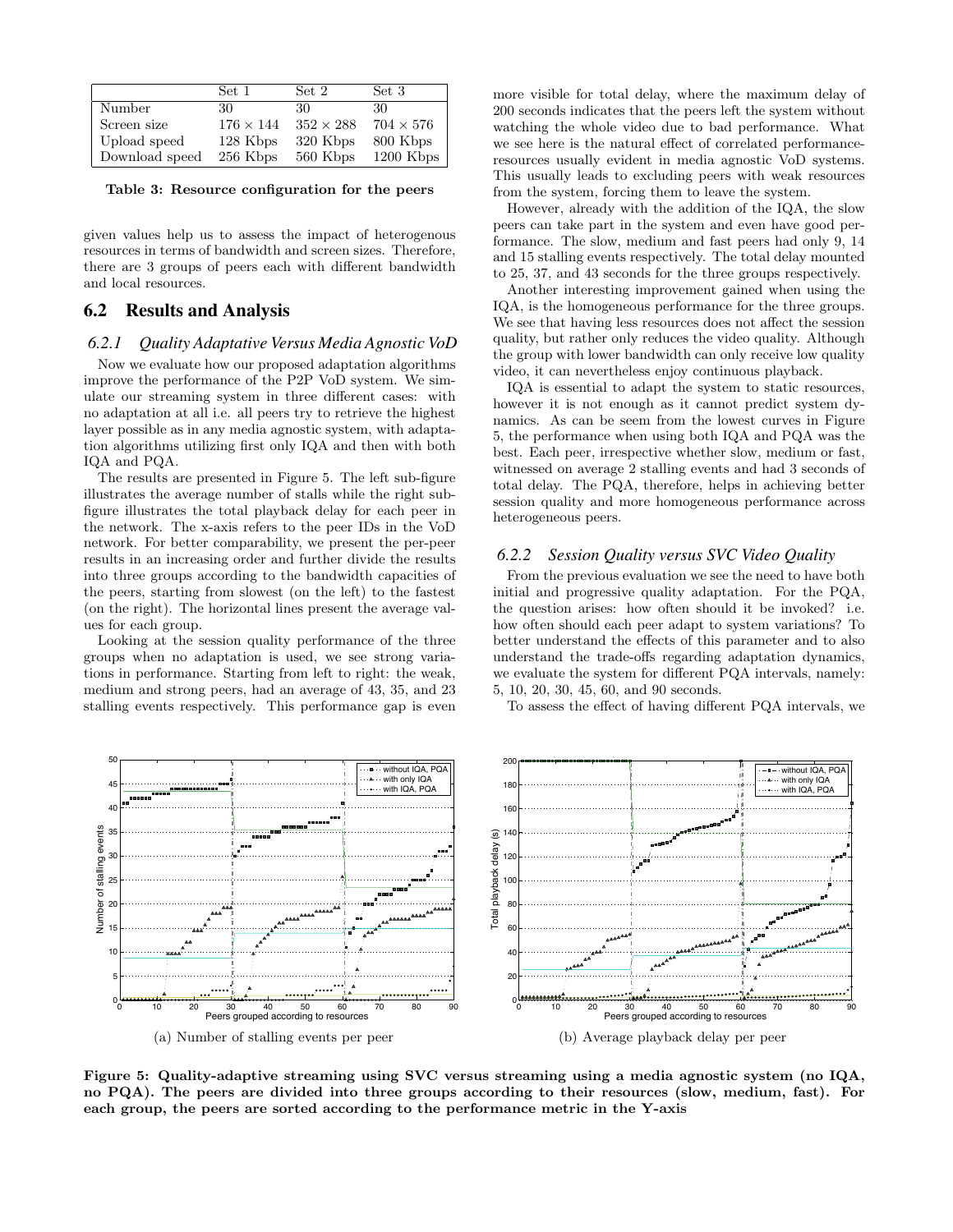

Figure 6: Visualization of the layer selection decision for different PQA intervals

present in Figure 6, a visualization of the received layers for the peers when having PQA interval of 5 (Figure 6a) and 30 (Figure 6b) seconds. The peers are grouped according to their resources with strong peers in the bottom (ID range: 40-59), medium peers in the middle (ID range: 20-39), and weak peers in the top (ID range: 1-20). The darker color indicates a higher received layer. For clarity, we present only 20 peers per resource group. We can nicely observe the effect of having different adaptation frequencies on the overall layer decision at the peers.

To better quantify this effect, we now go into more detailed simulation results using the metrics defined in Section 5. Session quality performance (number of stalls, average stall duration, and total relative delay) is presented in Figure 7, while SVC video quality (layer changes, relative received layer) is presented in Figure 8. To further assess the importance of having IQA, we run two sets of simulations, one with IQA and PQA, and one with only PQA. Each scenario is repeated 8 times to exclude any random effects. Standard deviations are shown.

Through the comparison of the session quality for the different PQA intervals, we can see that the more frequently PQA is invoked, the fewer stalls will happen (see Figure 7a). Additionally, the shorter are the stall durations (Figure 7b) and total relative delays (Figure 7c). The reason behind this is that with a larger PQA interval, the peers will be slower to react to system dynamics. Based on this observation, we can conclude that the performance, i.e. the session quality, decreases with an increase of PQA invocation interval. Furthermore, when the IQA is not used, the adaptation behavior is no longer predictable. In the range of 5-45 seconds, the total relative delay is almost the same and then strongly increases for higher values. Therefore, the IQA is necessary, since it already prepares the peer from the beginning for better adaptation to system dynamics.

We have also investigated the received SVC video quality. What we desire is a high relative layer level that changes as less as possible, since too frequent layer changes tend to frustrate users [27]. From Figure  $8(a)$  we can see that as the PQA interval grows, the number of layer changes becomes fewer. When the interval is infinitely large, the number of layer changes becomes zero, since the layer selected by the IQA will be used throughout the streaming session. On the other hand, Figure 8(b) shows that the average relative received layer increases with a larger PQA interval. The reason for this is that the PQA usually tends to decrease the layer level to avoid potential stalls during the playback (which explains the better session quality). The more frequently the PQA is invoked, the more layer drops it may cause. Consequently, the average layer level throughout the playback will also decrease. From the results of Figure 8, we can conclude that the SVC video quality for the peers increases with a larger PQA invocation interval.

In summary, the relation between session quality and SVC video quality exhibit a trade-off for the different PQA intervals. Therefore, one has to carefully address this trade-off to achieve a compromise between the performance metrics when choosing the PQA interval. Depending on which aspect is more important for the users, the adaptation interval can be adjusted accordingly to meet the given requirements or can be even chosen dynamically depending on how dynamic the system is.

#### 7. CONCLUSION

In this paper we have explored the performance, tradeoffs, and impact of adaptation on SVC-based P2P Videoon-Demand. The use of P2P technology to support content delivery is very appealing since it enhances the capacity of the P2P network and thus either increases the achievable bit-rate or allows the system to support more peers. In order to support a plurality of different end-user devices and heterogeneous network resources, we propose to use the H.264/SVC standard with full scalability support.

Our investigations revealed that additional control algorithms are needed to enable an efficient provisioning of resources with good video quality. First, Initial Quality Adaptation (IQA) has to be performed for defining the highest video quality, which can be played back on a device. Further, Progressive Quality Adaptation (PQA) has to be performed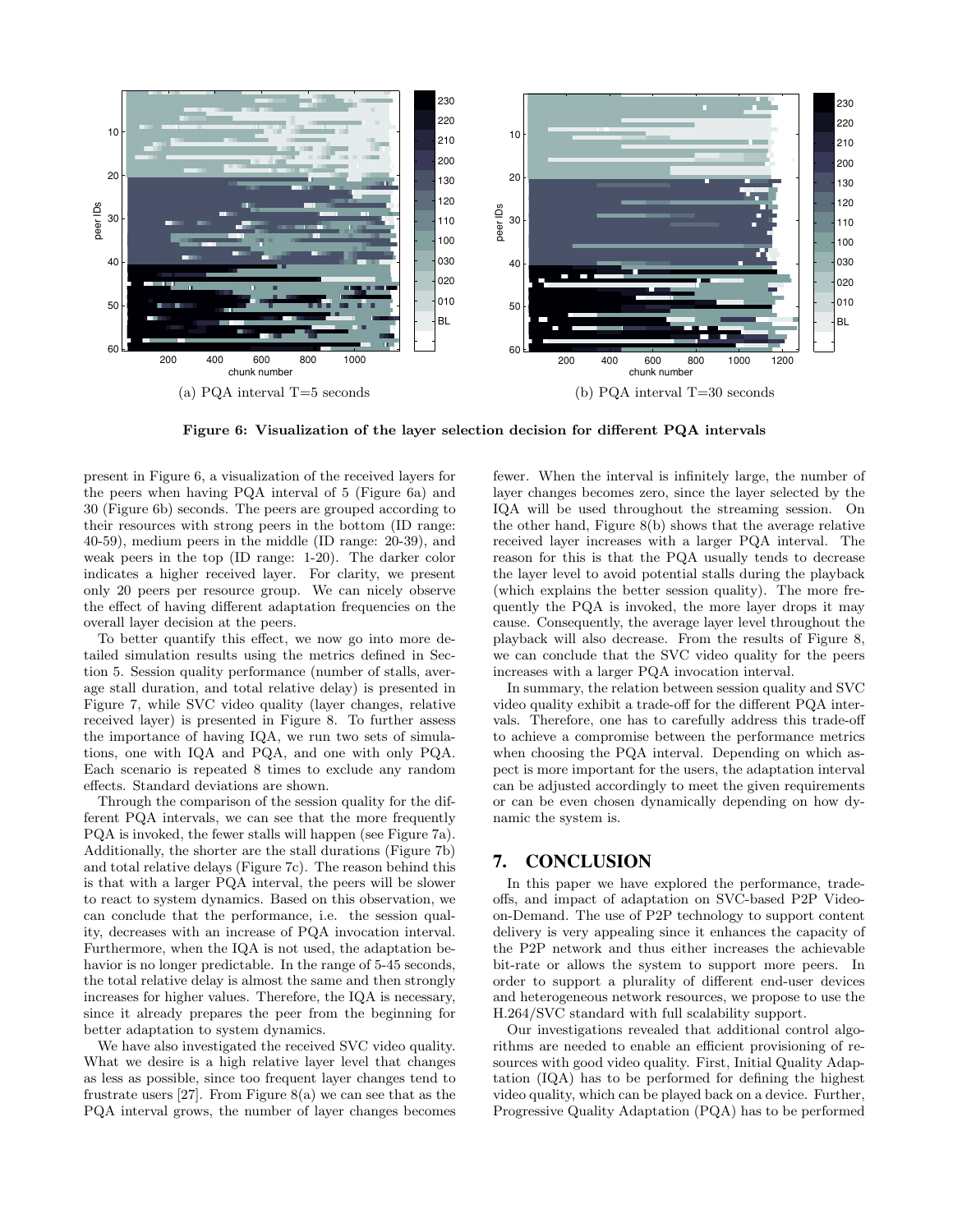

Figure 7: Session quality with different PQA intervals



Figure 8: SVC video quality with different PQA intervals